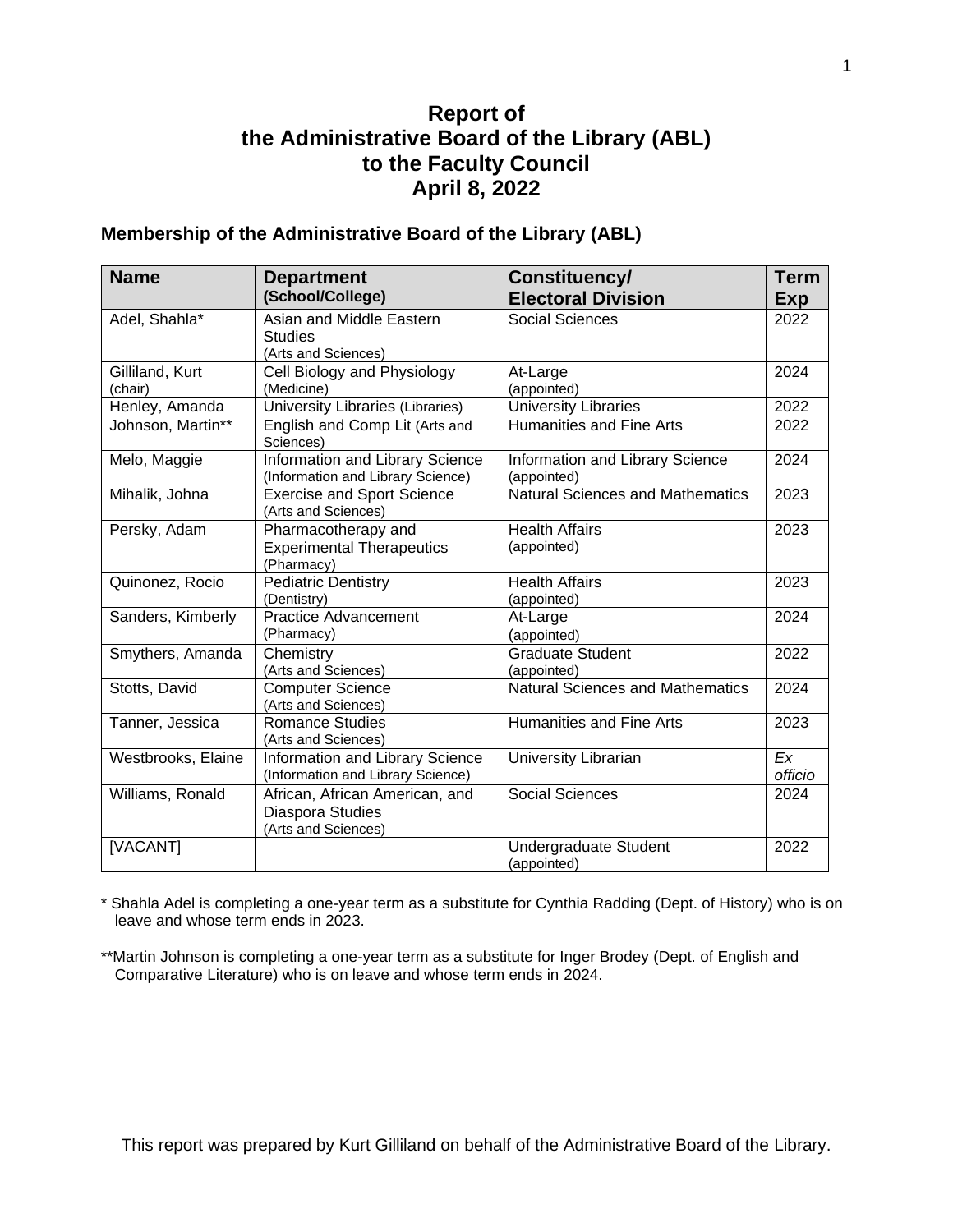### **Overview**

The Administrative Board of the Library (ABL) advises the University Librarian on the administration of the University Libraries ("the Library"), the general policies governing collections, and budget; advocates for the Library; and makes an annual report to the Faculty Council. The ABL will have met nine times during the 2021-22 academic year and assisted the Library in supporting its core pillars: (1) preservation of the historic record of the state and the University; (2) student success; and (3) supporting the research enterprise. Furthermore, the ABL supported the five strategic initiatives of the Strategic Framework for the Library: (1) data science; (2) sustainable scholarship; (3) philanthropic growth; (4) diversity, equity, inclusion, and accessibility; and (5) global engagement.

# **University Librarian**

**The departure of Elaine Westbrooks.** On behalf of the faculty, the ABL wishes University Librarian and Vice Provost Elaine Westbrooks well as she departs UNC for Cornell University. UNC's loss is Cornell's gain. We will miss her leadership, innovative spirit, problem-solving ability, collegial attitude, and warm personality. Her legacy will include her focus on sustainable scholarship and open access, her bold and effective interactions with publisher Elsevier, her development of the first North American readand-publish agreement with SAGE, her management of the Library during the pandemic, her management of the budget during a difficult time period, and her development of the Library Reckoning Initiative. She has been a forward-thinking, collaborative, and energetic leader!

## **Discussions in 2021-22**

**Pandemic management.** In fall 2021, all of the libraries on campus reverted to a more open status. Health and safety measures have been in place in all the libraries. To promote safety, self-checkout machines were utilized in Davis Library, the undergraduate library, and the Health Sciences Library. Furniture was de-densified, and using HEERF (Higher Education Emergency Relief Funds), the Library acquired more furniture that is easier to clean and maintain. Other services include additional reservable study rooms, book pick-up services, digitization of special collections, mailing books to users anywhere in the 48 contiguous states, and online and streaming multi-media collections.

**Budget.** The Library has been subjected to consistent and regular cuts in the permanent base budget for over 20 years while under the relentless influence of inflation of materials imposed by large multinational publishing houses. In fall 2021, the University announced reductions (\$2 million in 2021-22 and \$3 million in 2022-23) that would put the Library at a tipping point that would permanently alter the Library's collections for all areas and disciplines. In its role as an advocate, the ABL, along with many other groups on campus, sent a letter (see the addendum at the end of this

This report was prepared by Kurt Gilliland on behalf of the Administrative Board of the Library.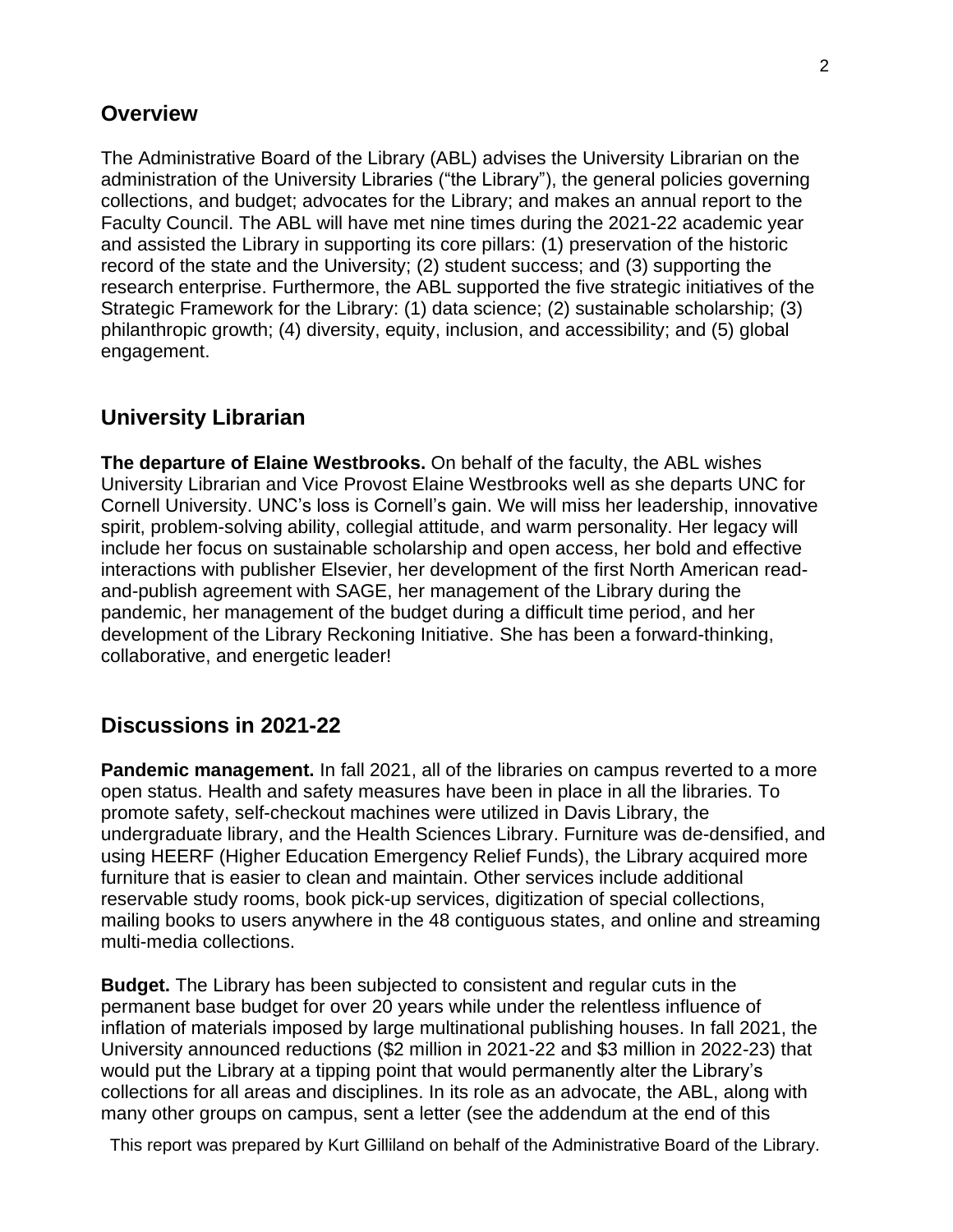report) to the Chancellor and Provost to explain the need for improvements to the Library's budget. Students, faculty, and staff across campus have worried that reductions in Library funding would have negative effects on teaching, recruiting, accreditation, and research productivity. The ABL was excited and grateful that University leadership responded to these appeals by adding \$2 million to the Library's 2021-22 base budget. In addition, the Library will receive some additional ongoing funding in the future from F&A (facilities and administrative rates for indirect or overhead costs). Even with these reductions in budget cuts, the Library has still been in the unfortunate but necessary position of eliminating hundreds of important subscription resources. The Library needs recurring funding and predictable annual increases for collections because it has experienced and continues to face exponential inflation as publishing companies annually increase costs. As many Library resources are subscription-based, one-time funding is insufficient. The University must have continued attention to the F&A equation and allocation, attention to growth, commitment to change, and robust support for the Library.

Due to strong leadership, the Library continues to be proactive with disruptive innovation, planning, negotiating transformative agreements (e.g., new and different types of contracts with SAGE, Elsevier, and PLOS ONE), and its refusal to sign nondisclosure agreements with publishing companies. The ABL wishes to emphasize the impact of the Library on the faculty's ability to create a world-class center for research, scholarship, and creativity and to nurture our community of undergraduate, graduate, and professional students to become the next generation of leaders. The Library's collections and staff expertise allow faculty to enhance access to learning and to foster the success and prosperity of each rising generation. The Library also extends its knowledge-based services and other resources to the citizens of North Carolina and their institutions to enhance the quality of life for all people in the State. In short, the Library enables the University and its faculty to chart a bold course of leading change to improve society and to help solve the world's greatest problems. The Library needs a permanent sustainable base budget to achieve these goals. An insufficient materials budget could be an issue in the recruitment of a new University Librarian.

**ABL Membership.** The ABL continues to be in discussion with the Faculty Council about trying to ensure more representation from professional schools. In addition, terms of current members are such that there is extensive turnover one year followed by minimal turnover the following the year. The ABL would like to see student government appoint students to the ABL in a timely manner and with more consistency. The lack of student representation on the ABL over the past three years is unfortunate. These are potential areas for improvement in the by-laws.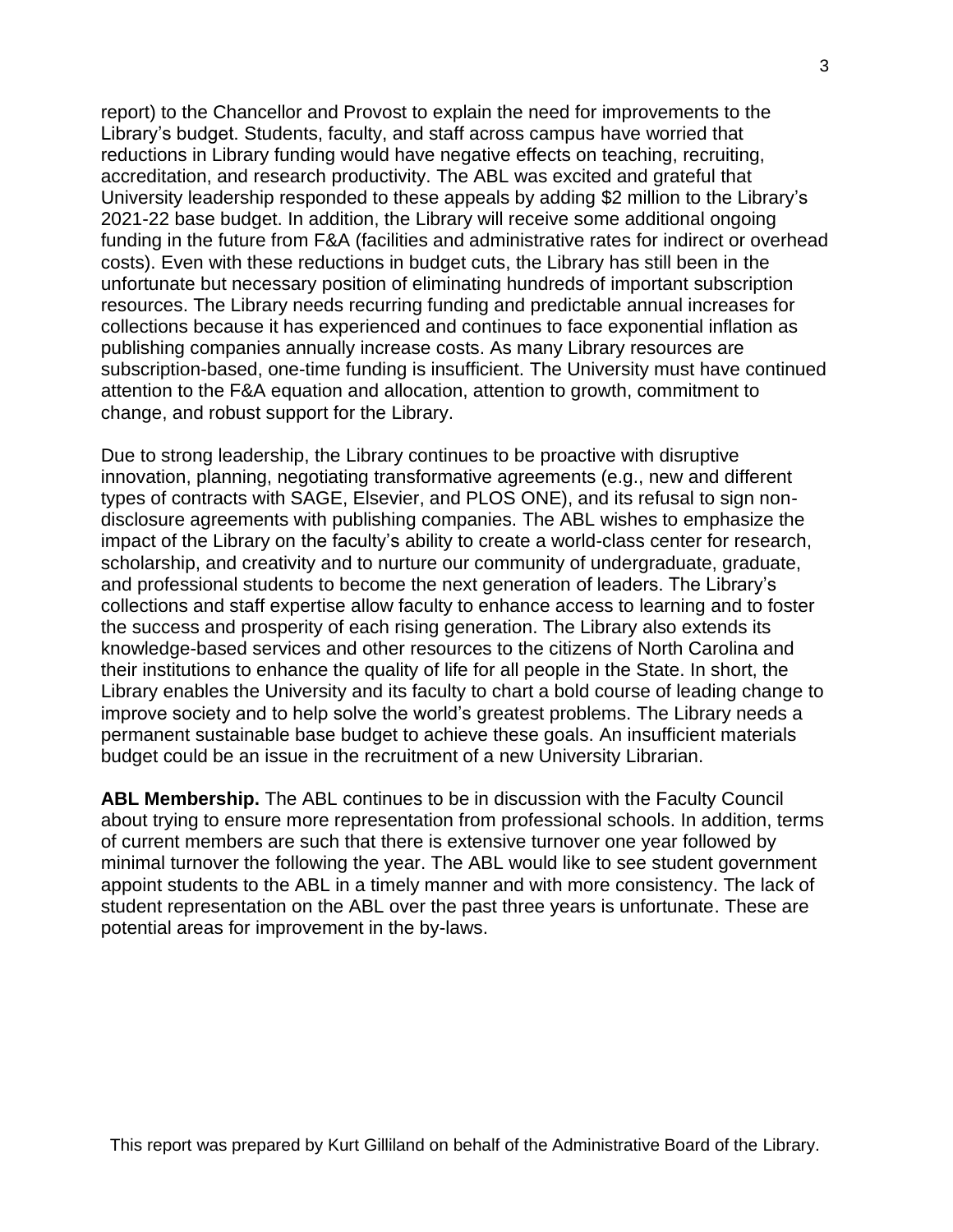**Addendum:** The ABL sent the letter on the following two pages to the Chancellor and Provost on November 29, 2021.



This report was prepared by Kurt Gilliland on behalf of the Administrative Board of the Library.